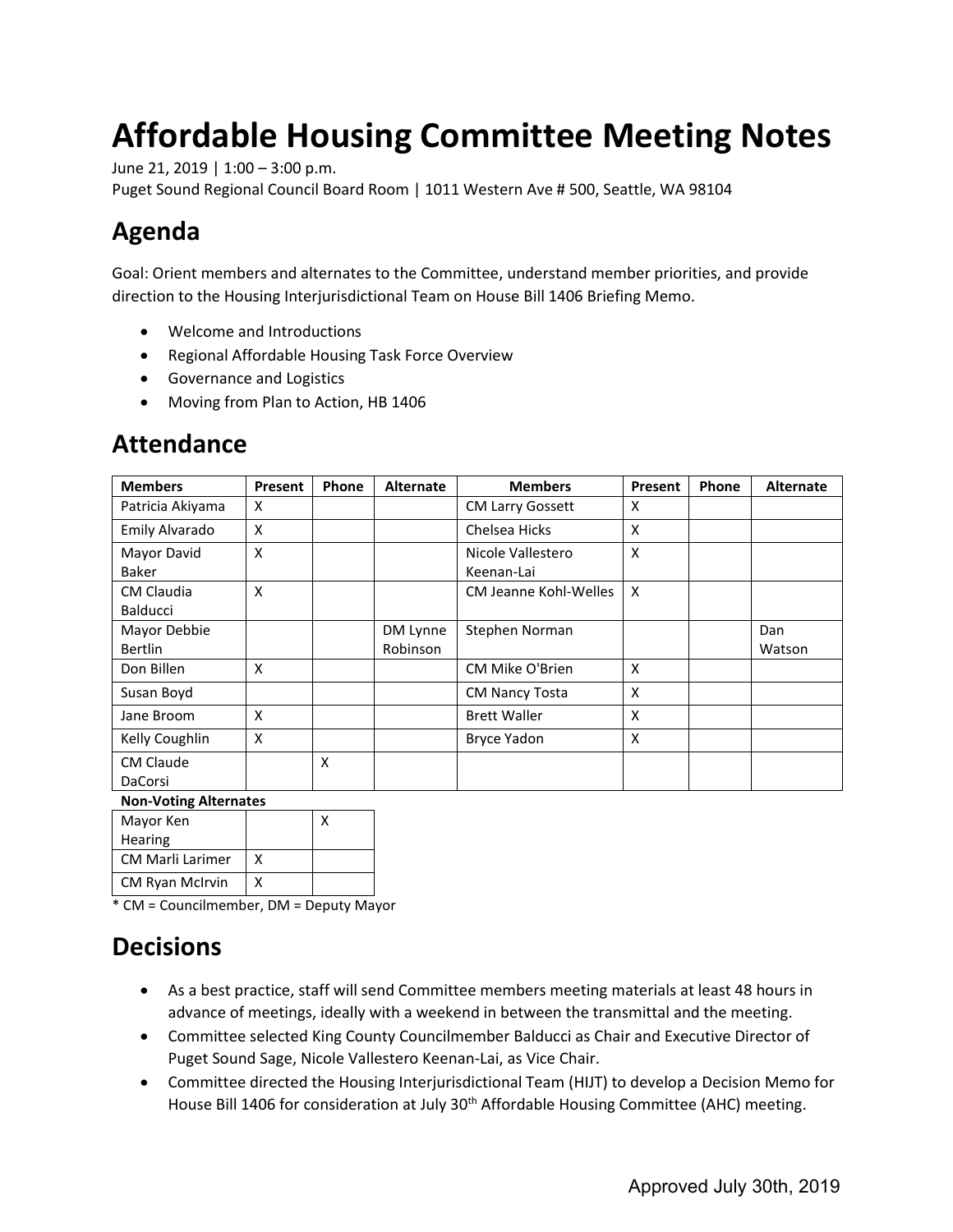# **Action Items**

| <b>Action Item</b>                                                                   | <b>Assigned</b> | <b>Due</b> |
|--------------------------------------------------------------------------------------|-----------------|------------|
| Summarize findings from the "One Thing" priority setting exercise to inform          | Staff           | July 25th  |
| Committee work planning                                                              |                 |            |
| Provide alternative decision-making framework for approval by Committee when         | Chair           | July 25th  |
| quick decisions need to be made                                                      |                 |            |
| Determine engagement expectations for alternates when caucus or main member          | Chair           | July 25th  |
| is present                                                                           |                 |            |
| Develop survey to inform priority setting exercise at July 30 <sup>th</sup> meeting. | <b>HIJT</b>     | July 5th   |
| Take survey                                                                          | AHC members     | July 12th  |
| Develop work plan options                                                            | HIJT/Chair/Vice | July 25th  |
|                                                                                      | Chair           |            |
| Develop Decision Memo on House Bill 1406 that addresses AHC member                   | HIJT/Chair/Vice | July 25th  |
| considerations                                                                       | Chair           |            |

# **Meeting Minutes**

### **Welcome and Introductions**

- Kelly Rider welcomed Affordable Housing Committee members
- Affordable Housing Committee members introduced themselves and shared motivations for serving on the Committee

### **Regional Affordable Housing Task Force Overview**

- Councilmember Claudia Balducci presented on the history of the Regional Affordable Housing Task Force and gave an overview of the Action Plan
- Affordable Housing Committee members participated in an exercise where they selected one action, strategy, or goal they would like to see prioritized first. Members' selections were:
	- o Goal 2A
	- o Identify funding opportunities for cities for creation of affordable housing
	- $\circ$  Increased public funding for the preservation and development of affordable housing
	- o Increase housing for people at 30% of AMI or below
	- $\circ$  Increase construction and preservation of affordable housing at 50% AMI and Goal 5; protect people of color in low-income communities from displacement
	- o Goal 2A: identify revenue sources (followed by Goal 3)
	- o Goal 3: ST3 Build-out to 2024 brings light rail to Redmond, Federal Way, Lynnwood and BRT along I-405: cannot miss opportunity to develop affordably around these stations
	- $\circ$  Set target number for affordable homes near transit stations and assess funding and zoning needed to achieve goal vs. what is needed
	- $\circ$  Focus on the rising rents and the impact especially those under 60% AMI and how paying more than 30% of income for rent affects affordability
	- o Goal 5, Strategy B: We need to build more housing, but we also must STOP displacement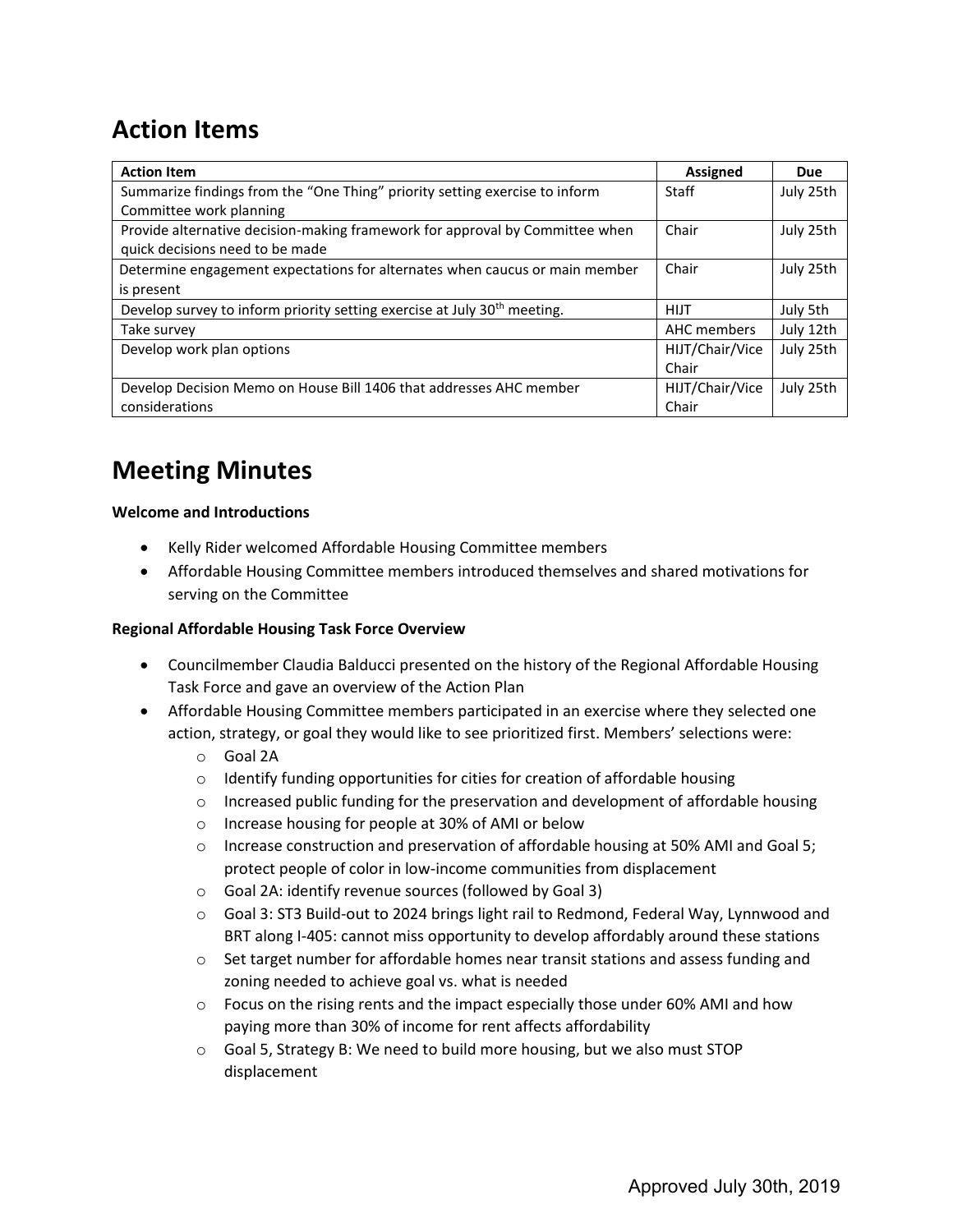- $\circ$  Goal 5: We have a power dynamic that allows for the protection of higher income communities at the expense for communities of color. Give them power and say in their communities as well as how the city and county grows.
- $\circ$  Displacement prevention strategies and establishing funds for community development
- $\circ$  Goal 6: Promote greater housing growth for all housing types, and update zoning regulations to diversify housing choices
- $\circ$  Goal 6, Strategy A: update zoning and land use regs to increase and diversify housing choices
- $\circ$  Goal 6, Strategy A, Action iv: innovative housing in industrial zones focused on TOD and industrial buffers
- o Goal 6, Strategy C
- $\circ$  Figure out how every city can implement Mandatory Inclusionary Housing in all new housing development and fees in lieu for all new commercial and office development
- o Preserve and expand homeownership opportunities for low-income households
- $\circ$  Goal 7: need community engagement to get buy-in for other goals and to participate
- o Better engage and educate the public

#### **Governance and Logistics**

- McCaela Daffern reviewed the Affordable Housing Committee charter and discussed governance
	- $\circ$  Councilmember Nancy Tosta requested the possibility of getting meeting materials more than 24 hours in advance, preferably at least 48 hours in advance
		- Councilmember Claudia Balducci agreed, and added in a preference for including at least a weekend to give time to review
	- $\circ$  Deputy Mayor Lynne Robinson asked if and how we will be compiling measurements and data for the purposes of seeing progress
		- McCaela shared that the County hired a staff person to focus on data who will start July 15
	- $\circ$  Councilmember Claudia Balducci questioned whether there was an off-ramp way to quicken the decision-making process of the Committee (using criteria like a super majority decision or consensus), so that time-sensitive issues during legislative sessions can be expedited, for example
		- McCaela offered a revised decision-making framework for presentation, consideration, and approval at the July meeting
		- Nicole mentioned a desire to have enough time, preferably at least a couple of weeks, to deliberate decisions with stakeholders
	- o Councilmember Nancy Tosta asked if there would be a summary of HIJT deliberations or activities since they will be meeting more frequently than the Affordable Housing Committee
		- McCaela shared that the primary communication of the HIJT would be the documents they produce for the AHC but that we could explore other options
- McCaela began the Committee chair selection process
	- o Mayor David Baker nominated Councilmember Claudia Balducci as Chair
	- o Councilmember Jeanne Kohl-Welles seconded Mayor David Baker's nomination